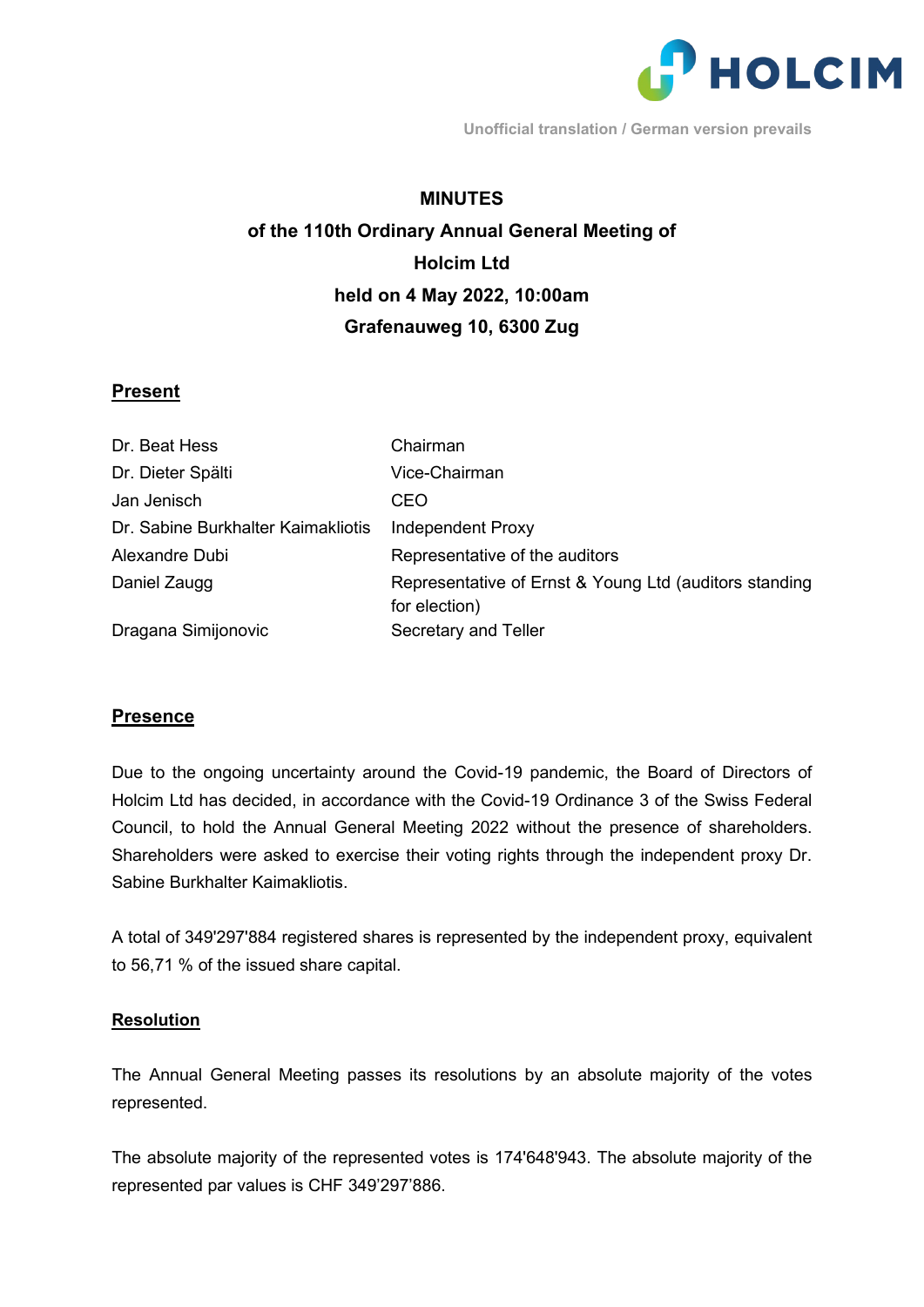# **Constitution**

Dr. Beat Hess, Chairman of the Board of Directors, takes the chair and declares the meeting open.

Dragana Simijonovic is appointed Secretary and Teller.

The Chairman notes that this Annual General Meeting has been convened in compliance with the legal requirements and the Articles of Incorporation, with announcement of the agenda and proposals of the Board of Directors. The requirements stipulated by law and in the Articles of Incorporation for documents to be made available have been met. No use was made of the option provided by Art 11 para. 3 of the Articles of Association to request that additional issues be included on the agenda. The shareholders had the opportunity to address questions to the company. These were answered to the shareholders timely prior to today's Annual General Meeting. The Chairman and the CEO commented on questions of general interest in their speeches today.

# **Agenda**

### **Item 1**

**Management report, annual consolidated financial statements of the Group, annual financial statements of Holcim Ltd, and compensation report; auditor's reports**

### **Item 1.1**

# **Approval of the management report, the annual consolidated financial statements of the Group, and the annual financial statements of Holcim Ltd**

The Chairman points out that the Annual Report for 2021 was made available for consultation 20 days prior to the Annual General Meeting at the registered office of the Company and sent to shareholders upon request. The shareholders have been notified in writing about this. From 25 February 2022, the report could be consulted on the Holcim homepage.

The annual consolidated financial statements of the Group and the annual financial statements of Holcim Ltd have been audited by the auditors, Deloitte AG. The representatives of the auditors, upon consultation, stated before the meeting that no additional comments have to be made by the auditors.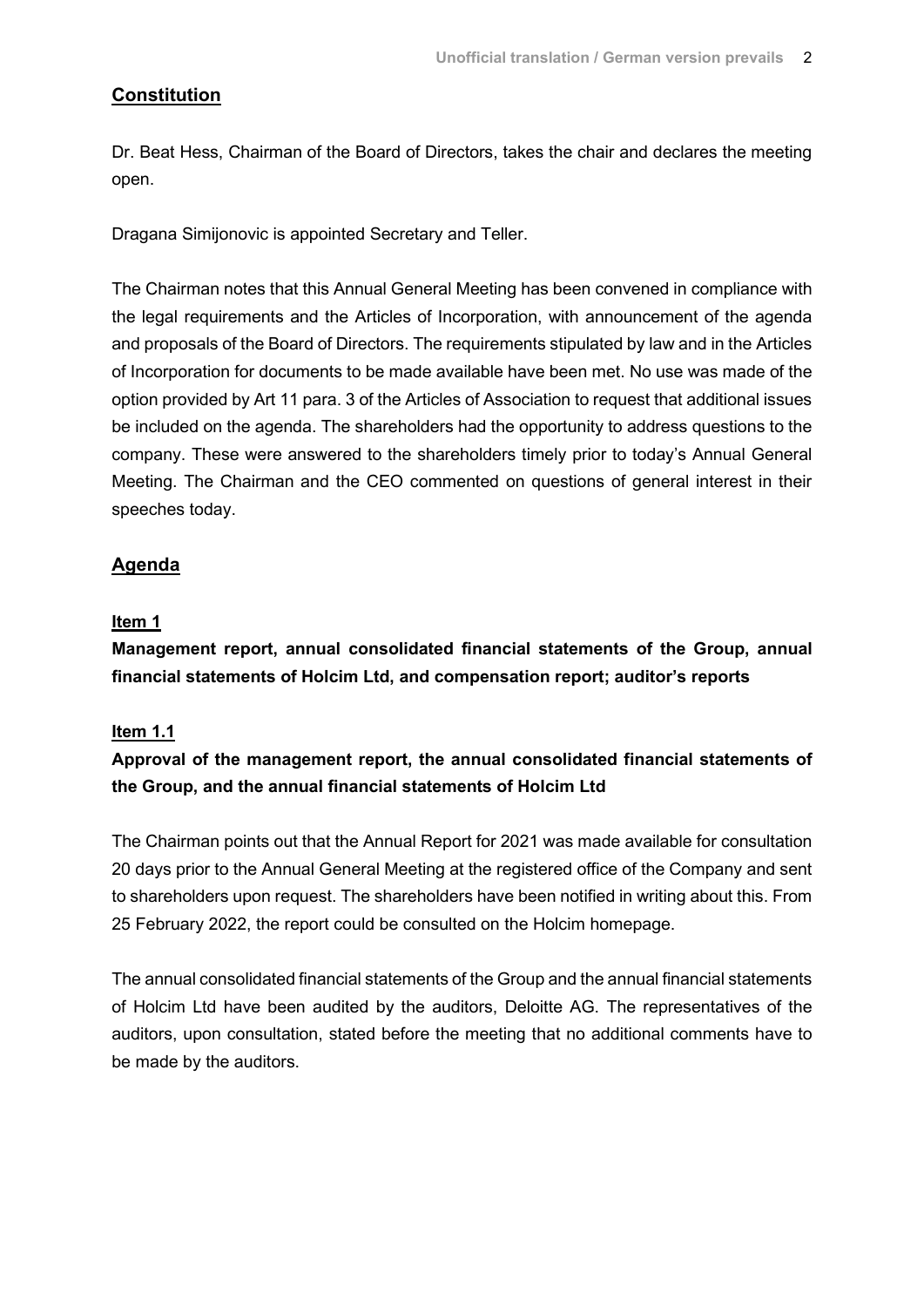The Chairman puts the agenda item to the vote.

The management report, annual consolidated financial statements of the Group and annual financial statements of Holcim Ltd are approved by:

| 345'561'651 | votes in favour (98.93 %) to |
|-------------|------------------------------|
| 392'953     | votes against (0.11 %) and   |
| 3'343'280   | abstentions $(0.96\%)$       |

# **Item 1.2 Advisory vote on the compensation report**

The Chairman puts the agenda item to the advisory vote.

The compensation report 2021 is approved in the advisory vote by:

| 315'974'877 | votes in favour (90.46 %) to |
|-------------|------------------------------|
| 30'998'426  | votes against (8.87 %) and   |
| 2'324'581   | abstentions (0.67 %)         |

#### **Item 2**

# **Discharge of the members of the Board of Directors and the persons entrusted with management**

The Chairman notes that for this agenda item the members of the Board of Directors and other persons who have participated in management are not entitled to vote, that the number of shares represented and therefore the absolute majority is reduced accordingly.

The Chairman puts the agenda item to the vote.

The discharge of the members of the Board of Directors and the persons entrusted with management of Holcim Ltd during the 2021 financial year is granted by:

| 283'339'254 | votes in favour $(94.84\%)$ to |
|-------------|--------------------------------|
| 11'344'417  | votes against (3.80 %) and     |
| 4'053'291   | abstentions $(1.36\%)$         |

### **Item 3**

**Appropriation of available earnings and distribution payable out of capital contribution reserves**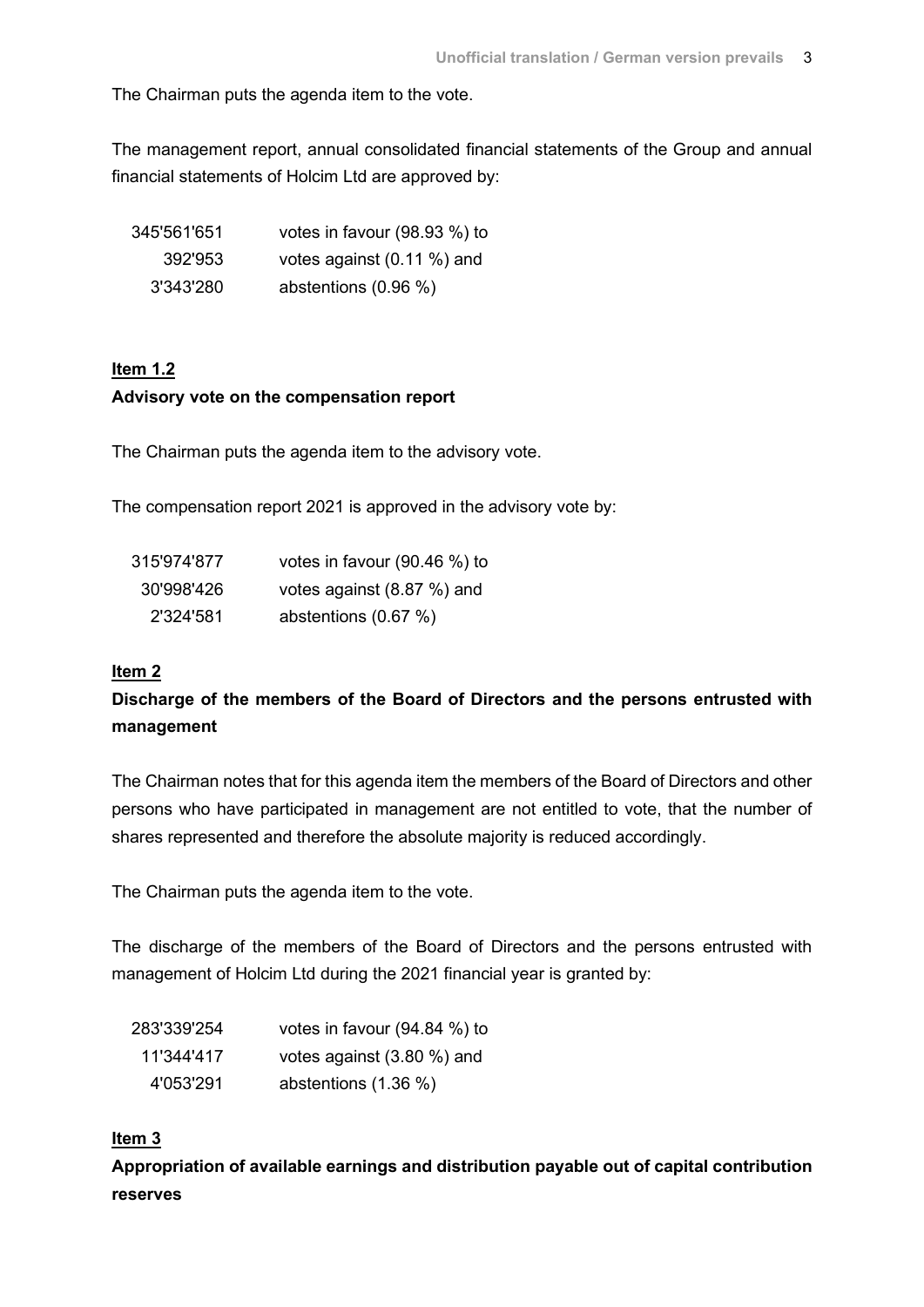#### **Item 3.1**

#### **Appropriation of available earnings**

The Chairman puts the agenda item that the available earnings of CHF 15,612 million be carried forward to the new account to the vote.

The proposal of the Board of Directors on the appropriation of the available earnings is approved by the Annual General Meeting by:

| 347'601'827 | votes in favour (99.51 %) to |
|-------------|------------------------------|
| 245'859     | votes against $(0.07\%)$ and |
| 1'450'198   | abstentions $(0.42\%)$       |

#### **Item 3.2**

#### **Distribution payable out of capital contribution reserves**

On behalf of the Board of Directors, the Chairman proposes the distribution from capital contribution reserves of CHF 2.20 per registered share of CHF 2.00 par value up to an amount of CHF 1,338 million. The Company will abstain from making any distribution with respect to the treasury shares held by the Company and by its affiliates at the time of the distribution. Payment is expected to be made on 12 May 2022.

The Chairman puts the proposal to the vote.

The proposal of the Board of Directors on the determination of the payout is approved by the Annual General Meeting by:

| 348'142'484 | votes in favour (99.67 %) to |
|-------------|------------------------------|
| 237'672     | votes against (0.07 %) and   |
| 917'728     | abstentions $(0.26\%)$       |

# **Item 4 Re-elections and elections**

Before proceeding to the elections, the Chairman bids farewell to Dr. Dieter Spälti, Adrian Loader and Colin Hall, who did not stand for re-election to the Board of Directors. The Chairman thanked the departing Board members on behalf of the Board for their great commitment to the company and wished them all the best for the future.

Dr Dieter Spälti has been a member of the Board of Directors of Holcim since 2003. He has been instrumental in driving the company's transformation into the global leader in innovative and sustainable building solutions.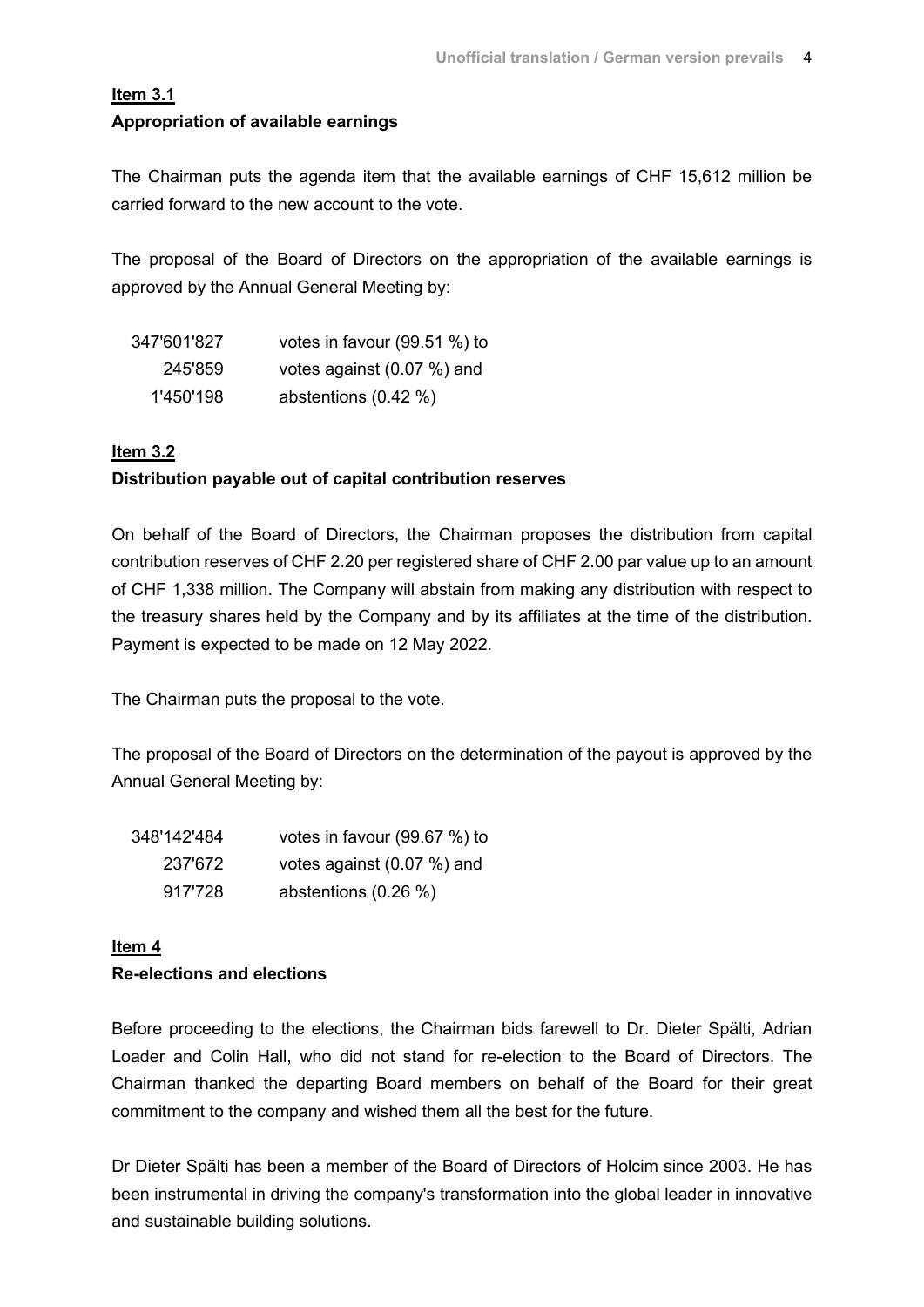Adrian Loader has served on the Board of Directors of Holcim since 2006. In particular, he has contributed to making Holcim the global leader in health, safety and sustainability.

Colin Hall has supported the Board of Directors with his expertise since his election in 2019 with great commitment.

#### **Item 4.1**

# **Re-elections of members of the Board of Directors and re-election of the chairman of the Board of Directors**

On behalf of the Board of Directors, the Chairman proposes all Board members who stand for re-election to be re-elected as members of the Board of Directors for a term of office of one year, expiring after the completion of the Annual General Meeting 2023.

The Chairman puts agenda items 4.1.1 to 4.1.9 to vote.

# **4.1.1 Re-election of Dr. Beat Hess as a member and re-election as chairman of the Board of Directors**

The Annual General Meeting re-elects Dr. Beat Hess by:

| 344'302'564 | votes in favour (98.57 %) to |
|-------------|------------------------------|
| 3'514'175   | votes against (1.01 %) and   |
| 1'481'145   | abstentions (0.42 %)         |

for a further term of office of one year as a member and as chairman of the Board of Directors.

#### **4.1.2 Re-election of Prof. Dr. Philippe Block as a member of the Board of Directors**

The Annual General Meeting re-elects Prof. Dr. Philippe Block by:

| 346'497'449 | votes in favour $(99.20\%)$ to |
|-------------|--------------------------------|
| 1'665'248   | votes against (0.48 %) and     |
| 1'135'187   | abstentions $(0.32 \%)$        |

for a further term of office of one year as member of the Board of Directors.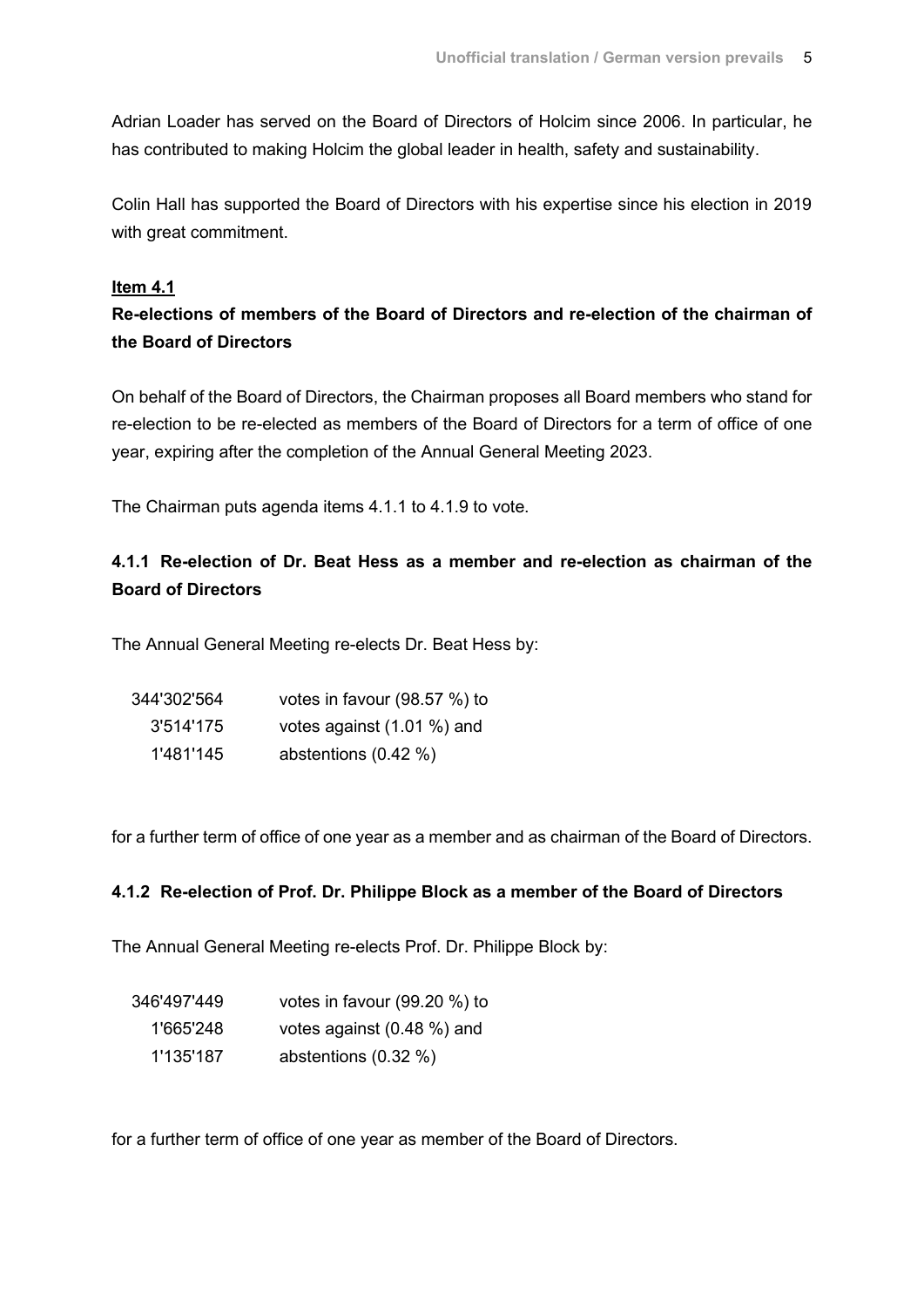### **4.1.3 Re-election of Kim Fausing as a member of the Board of Directors**

The Annual General Meeting re-elects Kim Fausing by:

| 346'150'199 | votes in favour (99.10 %) to |
|-------------|------------------------------|
| 2'019'791   | votes against (0.58 %) and   |
| 1'127'894   | abstentions $(0.32 \%)$      |

for a further term of office of one year as member of the Board of Directors.

#### **4.1.4 Re-election of Jan Jenisch as a member of the Board of Directors**

The Annual General Meeting re-elects Jan Jenisch by:

| 328'630'282 | votes in favour $(94.09\%)$ to |
|-------------|--------------------------------|
| 19'646'978  | votes against (5.62 %) and     |
| 1'020'624   | abstentions (0.29 %)           |

for a further term of office of one year as member of the Board of Directors.

### **4.1.5 Re-election of Naina Lal Kidwai as a member of the Board of Directors**

The Annual General Meeting re-elects Naina Lal Kidwai by:

| 335'694'569 | votes in favour (96.11 %) to |
|-------------|------------------------------|
| 12'197'900  | votes against (3.49 %) and   |
| 1'405'415   | abstentions $(0.40\%)$       |

for a further term of office of one year as member of the Board of Directors.

### **4.1.6 Re-election of Patrick Kron as a member of the Board of Directors**

The Annual General Meeting re-elects Patrick Kron by:

| 291'547'080 | votes in favour (83.47 %) to |
|-------------|------------------------------|
| 56'665'663  | votes against (16.22 %) and  |
| 1'085'141   | abstentions (0.31 %)         |

for a further term of office of one year as member of the Board of Directors.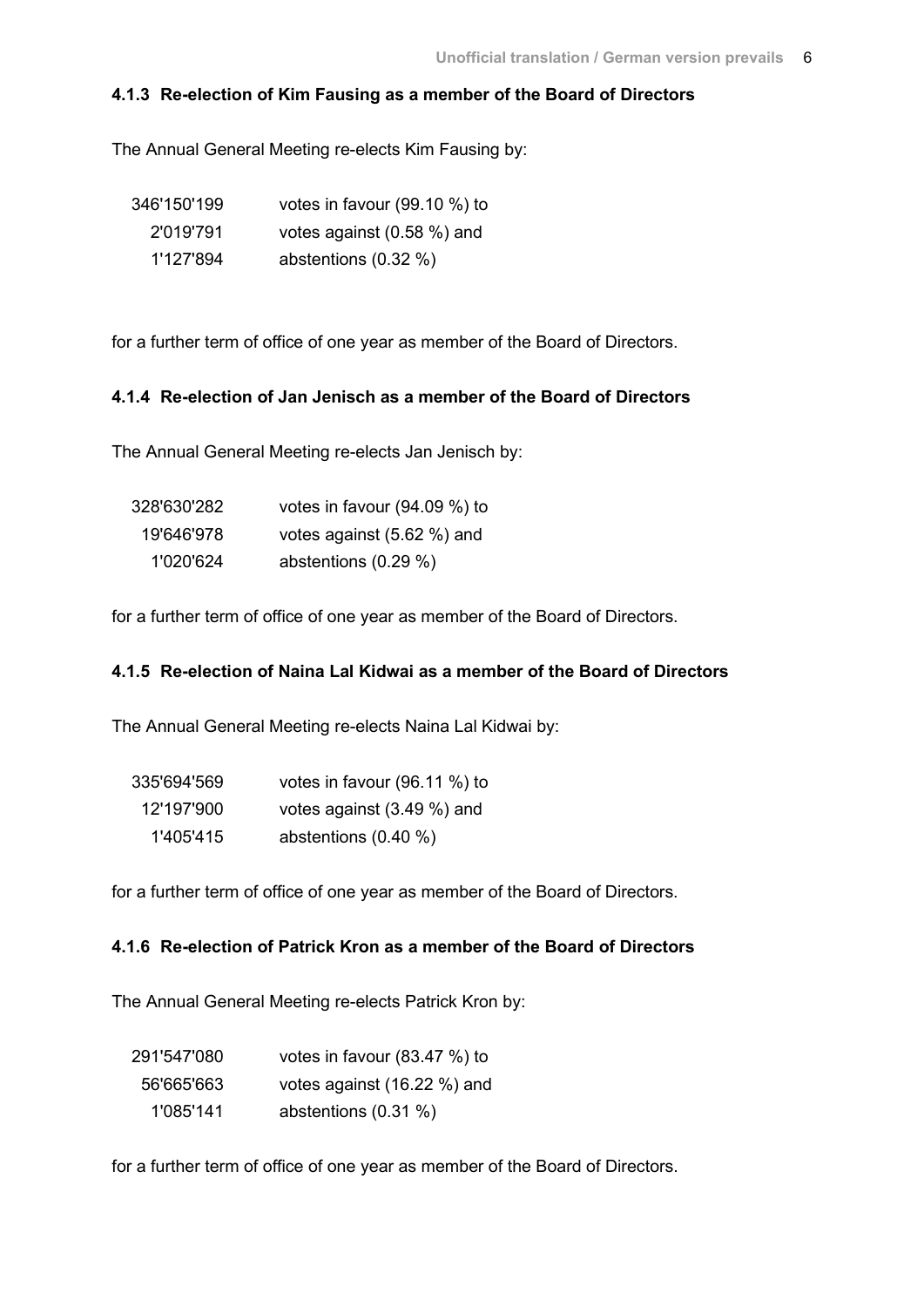#### **4.1.7 Re-election of Jürg Oleas as a member of the Board of Directors**

The Annual General Meeting re-elects Jürg Oleas by:

| 345'697'338 | votes in favour (98.97 %) to |
|-------------|------------------------------|
| 1'999'626   | votes against (0.57 %) and   |
| 1'600'920   | abstentions $(0.46\%)$       |

for a further term of office of one year as member of the Board of Directors.

#### **4.1.8 Re-election of Claudia Sender Ramirez as a member of the Board of Directors**

The Annual General Meeting re-elects Claudia Sender Ramirez by:

| 272'362'206 | votes in favour (77.97 %) to |
|-------------|------------------------------|
| 75'337'929  | votes against (21.57 %) and  |
| 1'597'749   | abstentions $(0.46\%)$       |

for a further term of office of one year as member of the Board of Directors.

# **4.1.9 Re-election of Hanne Birgitte Breinbjerg Sørensen as a member of the Board of Directors**

The Annual General Meeting re-elects Hanne Birgitte Breinbjerg Sørensen by:

| 285'264'229 | votes in favour $(81.67%)$ to |
|-------------|-------------------------------|
| 62'554'334  | votes against (17.91 %) and   |
| 1'479'321   | abstentions $(0.42 \%)$       |

for a further term of office of one year as member of the Board of Directors.

The Chairman notes that all re-elected members of the Board of Directors have previously declared their acceptance of their possible re-election.

#### **Item 4.2**

#### **Elections of members of the Board of Directors**

On behalf of the Board of Directors, the Chairman proposes Leanne Geale and Dr. Ilias Läber to be elected as members of the Board of Directors for a term of office of one year, expiring after the completion of the Annual General Meeting 2023.

The Chairman puts agenda items 4.2.1 and 4.2.2 to vote.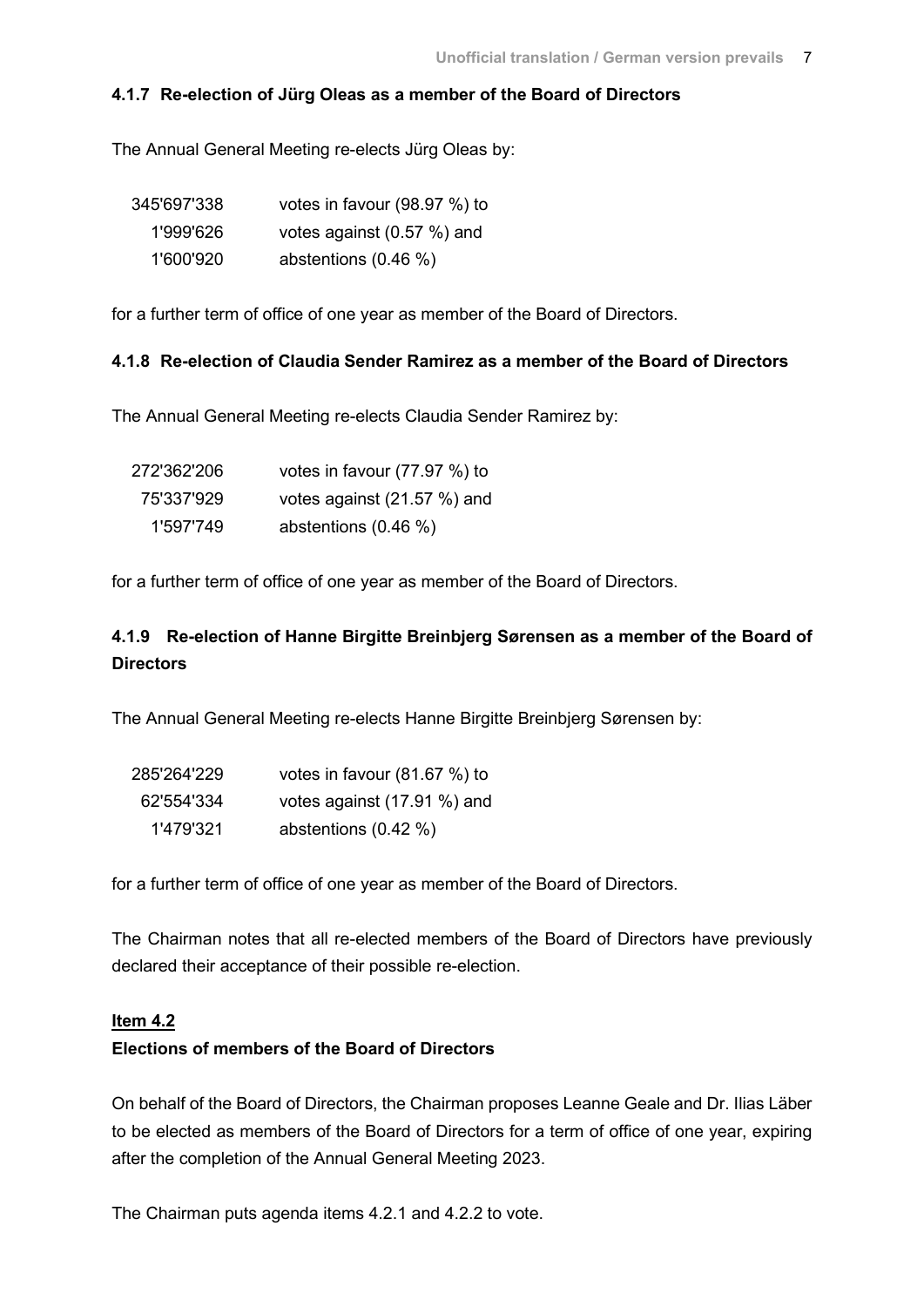### **4.2.1 Election of Leanne Geale as a member of the Board of Directors**

The Annual General Meeting elects Leanne Geale by:

| 346'853'234 | votes in favour (99.30 %) to |
|-------------|------------------------------|
| 1'005'933   | votes against (0.29 %) and   |
| 1'438'717   | abstentions $(0.41 \%)$      |

for a term of office of one year as a member of the Board of Directors.

#### **4.2.2 Election of Dr. Ilias Läber as a member of the Board of Directors**

The Annual General Meeting elects Dr. Ilias Läber by:

| 346'437'198 | votes in favour (99.18 %) to  |
|-------------|-------------------------------|
| 1'118'034   | votes against $(0.32 \%)$ and |
| 1'742'652   | abstentions $(0.50\%)$        |

for a term of office of one year as a member of the Board of Directors.

The Chairman notes that Leanne Geale and Dr. Ilias Läber have previously declared their acceptance of their possible election.

#### **Item 4.3**

### **Re-elections of members of the Nomination, Compensation & Governance Committee**

On behalf of the Board of Directors, the Chairman proposes the two members of the Nomination, Compensation & Governance Committee who stand for re-election to be reelected for a term of office of one year, expiring after the completion of the Annual General Meeting 2023.

The Chairman puts agenda items 4.3.1 and 4.3.2 to vote.

# **4.3.1 Re-election of Claudia Sender Ramirez as a member of the Nomination, Compensation & Governance Committee**

The Annual General Meeting re-elects Claudia Sender Ramirez by:

| 270'487'289 | votes in favour (77.44 %) to |
|-------------|------------------------------|
| 76'922'346  | votes against (22.02 %) and  |
| 1'888'249   | abstentions $(0.54\%)$       |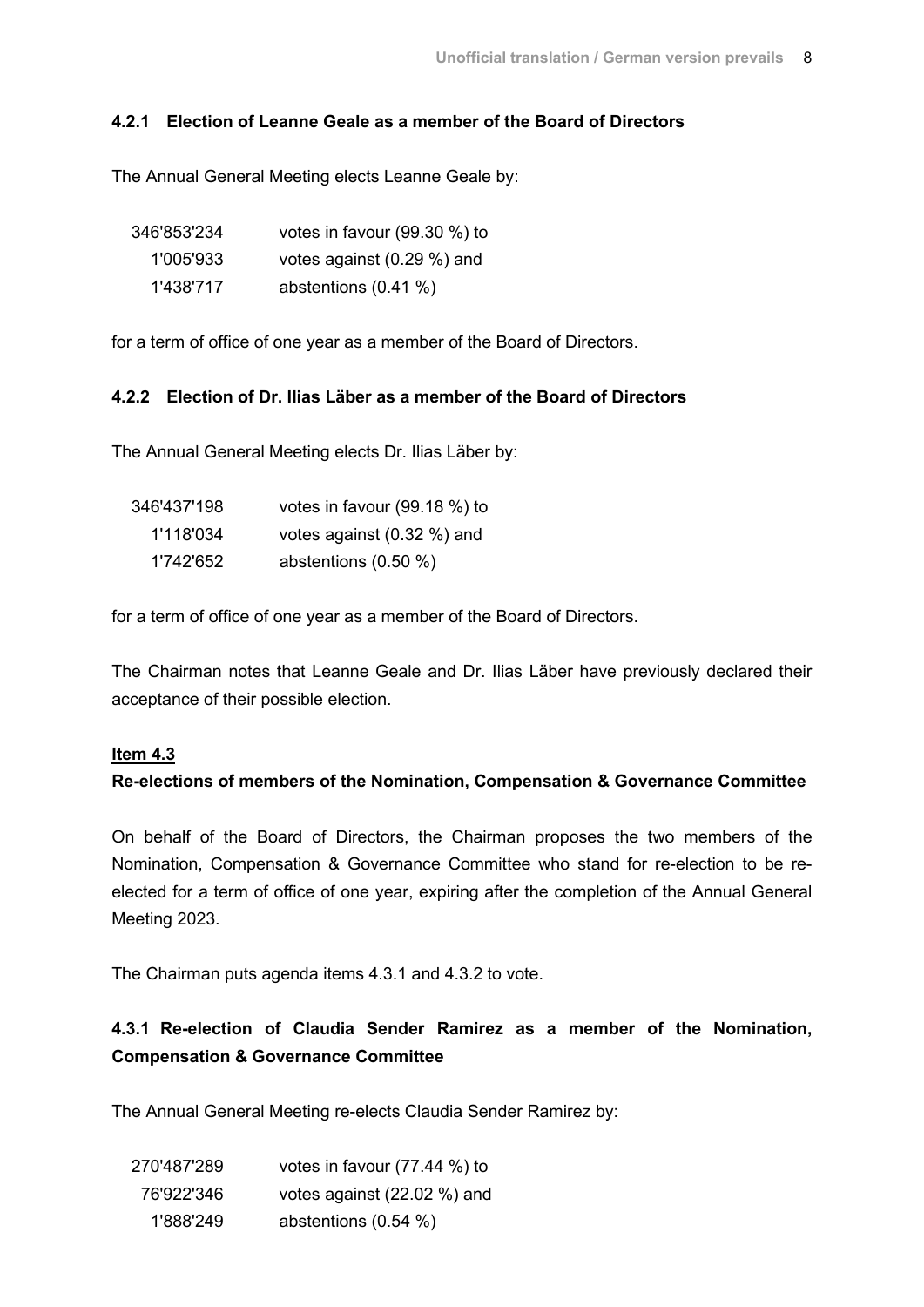for a further term of office of one year as a member of the Nomination, Compensation & Governance Committee.

# **4.3.2 Re-election of Hanne Birgitte Breinbjerg Sørensen as a member of the Nomination, Compensation & Governance Committee**

The Annual General Meeting re-elects Hanne Birgitte Breinbjerg Sørensen by:

| 284'290'897 | votes in favour (81.39 %) to |
|-------------|------------------------------|
| 62'406'455  | votes against (17.87 %) and  |
| 2'600'532   | abstentions $(0.74\%)$       |

for a further term of office of one year as a member of the Nomination, Compensation & Governance Committee.

# **Item 4.4 Elections of members of the Nomination, Compensation & Governance Committee**

On behalf of the Board of Directors, the Chairman proposes two new members to be elected to the Nomination, Compensation & Governance Committee for a term of office of one year, expiring after the completion of the Annual General Meeting 2023.

The Chairman puts agenda items 4.4.1 and 4.4.2 to the vote.

# **4.4.1 Election of Dr. Ilias Läber as a member of the Nomination, Compensation & Governance Committee**

The Annual General Meeting elects Dr. Ilias Läber by:

| 344'373'605 | votes in favour (98.59 %) to |
|-------------|------------------------------|
| 2'500'537   | votes against (0.72 %) and   |
| 2'423'742   | abstentions $(0.69\%)$       |

for a term of office of one year as a member of the Nomination, Compensation & Governance **Committee.** 

**4.4.2 Election of Jürg Oleas as a member of the Nomination, Compensation & Governance Committee**

The Annual General Meeting elects Jürg Oleas by: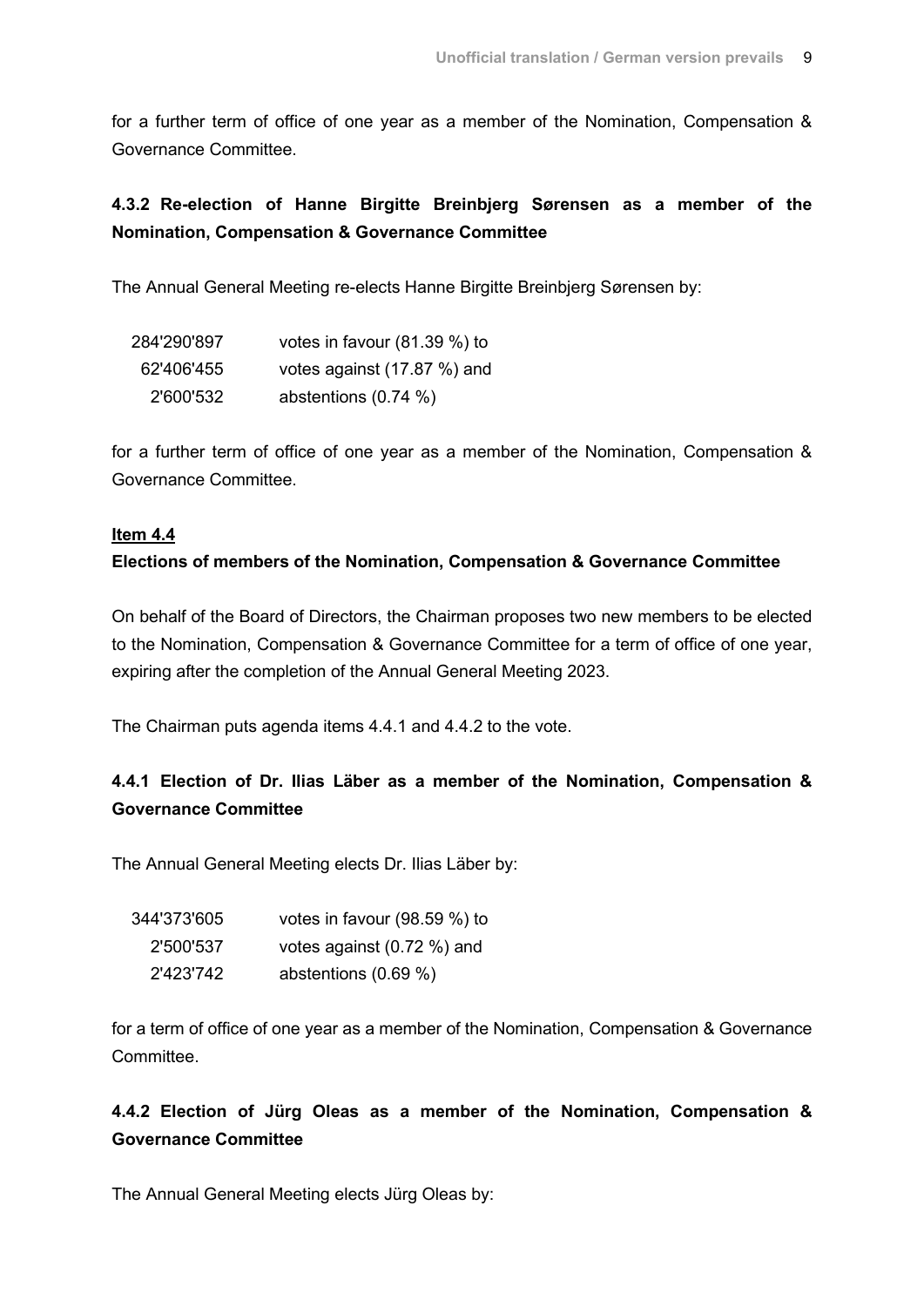| 343'280'543 | votes in favour (98.27 %) to |
|-------------|------------------------------|
| 3'655'466   | votes against (1.05 %) and   |
| 2'361'875   | abstentions $(0.68\%)$       |

for a term of office of one year as a member of the Nomination, Compensation & Governance Committee.

# **4.5**

# **Election of the auditor and re-election of the independent proxy**

### **4.5.1 Election of the auditor**

On behalf of the Board of Directors, the Chairman proposes that Ernst & Young Ltd, Zurich, be appointed as auditors for the financial year 2022.

The Chairman puts the agenda item to the vote.

The Annual General Meeting elects Ernst & Young Ltd, Zurich, as auditors for the financial year 2022 by:

| 345'318'182 | votes in favour (98.86 %) to |
|-------------|------------------------------|
| 2'960'101   | votes against $(0.85\%)$ and |
| 1'019'601   | abstentions (0.29 %)         |

The Chairman notes that Ernst & Young Ltd has agreed to be mandated as auditors for the 2022 financial year.

The Chairman thanked the representatives of Deloitte AG who had carried out the duties of the auditors with professional diligence for many years.

### **4.5.2 Re-election of the independent proxy**

On behalf of the Board of Directors, the Chairman proposes that Dr. Sabine Burkhalter Kaimakliotis of Voser Attorneys at Law be re-elected as the independent proxy for a term of office of one year, expiring after the completion of the Annual General Meeting 2023.

The Chairman puts the agenda item to the vote.

The Annual General Meeting re-elects Dr. Sabine Burkhalter Kaimakliotis of Voser Attorney at Law as the independent proxy for a further term of office of one year by: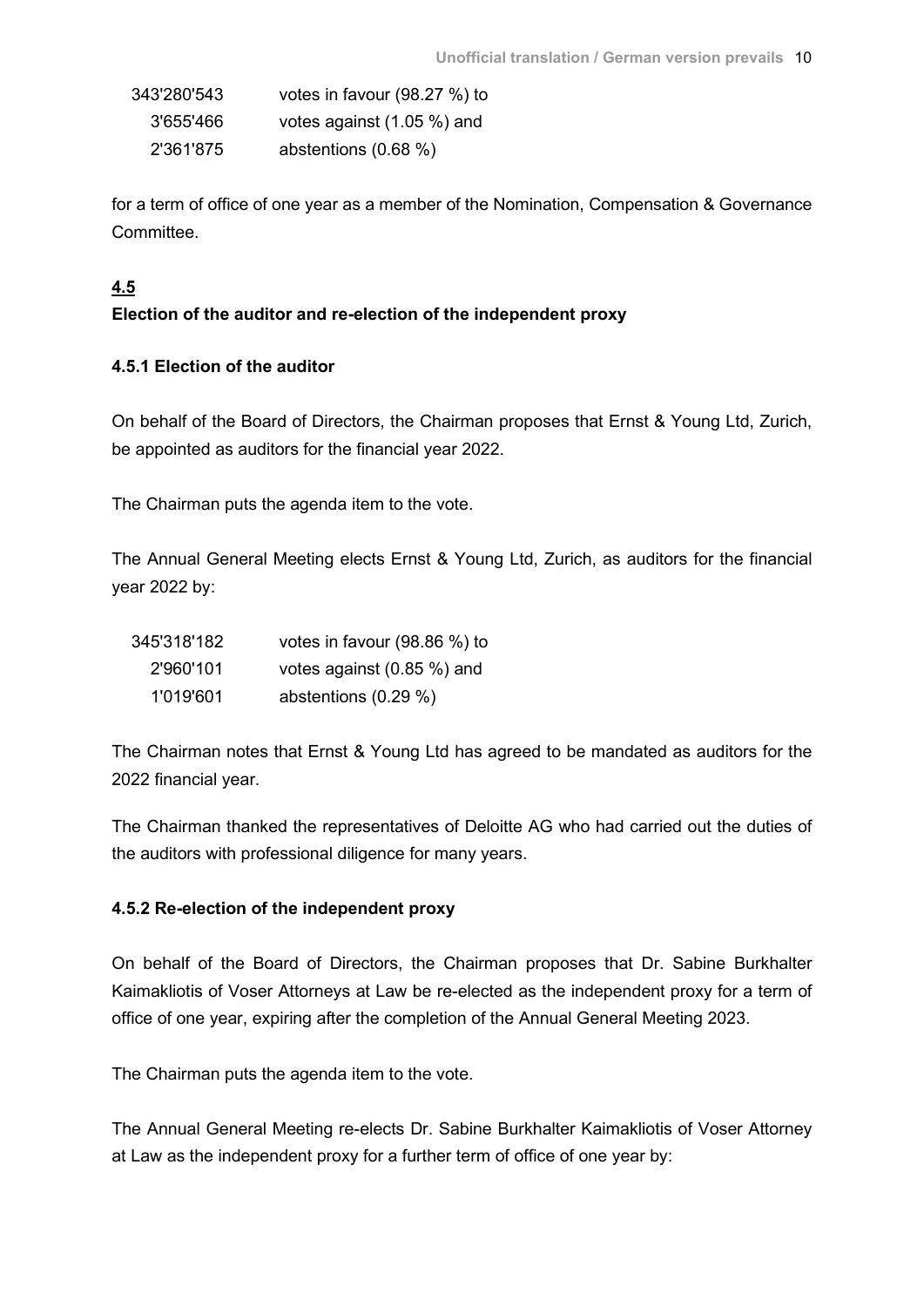| 348'191'469 | votes in favour (99.68 %) to |
|-------------|------------------------------|
| 240'898     | votes against $(0.07\%)$ and |
| 865'517     | abstentions $(0.25 \%)$      |

The Chairman notes that Dr. Sabine Burkhalter Kamaikliotis has previously declared acceptance of her possible re-election.

### **Item 5**

# **Compensation of the Board of Directors and of the Executive Management**

### **5.1 Compensation of the Board of Directors for the next term of office**

On behalf of the Board of Directors, the Chairman proposes approval of the total maximum amount of compensation for the members of the Board of Directors for the period from the Annual General Meeting 2022 to the Annual General Meeting 2023 of CHF 5,000,000.

The Chairman puts the agenda item to the vote.

The proposal by the Board of Directors on the compensation of the members of the Board of Directors for the period from the Annual General Meeting 2022 to the Annual General Meeting 2023 is approved by the Annual General Meeting by:

| 334'366'932 | votes in favour (95.72 %) to |
|-------------|------------------------------|
| 12'882'232  | votes against (3.69 %) and   |
| 2'048'720   | abstentions $(0.59\%)$       |

### **5.2 Compensation of the Executive Management for the financial year 2023**

On behalf of the Board of Directors, the Chairman proposes approval of the total maximum amount of compensation of the Executive Committee for the financial year 2023 of CHF 42,500,000.

The Chairman puts the agenda item to the vote.

The proposal by the Board of Directors on the approval of the total maximum amount of compensation of the members of the Executive Committee for the financial year 2023 is approved by the Annual General Meeting by:

| 320'434'478 | votes in favour (91.74 %) to |
|-------------|------------------------------|
| 26'178'796  | votes against (7.49 %) and   |
| 2'684'610   | abstentions (0.77 %)         |